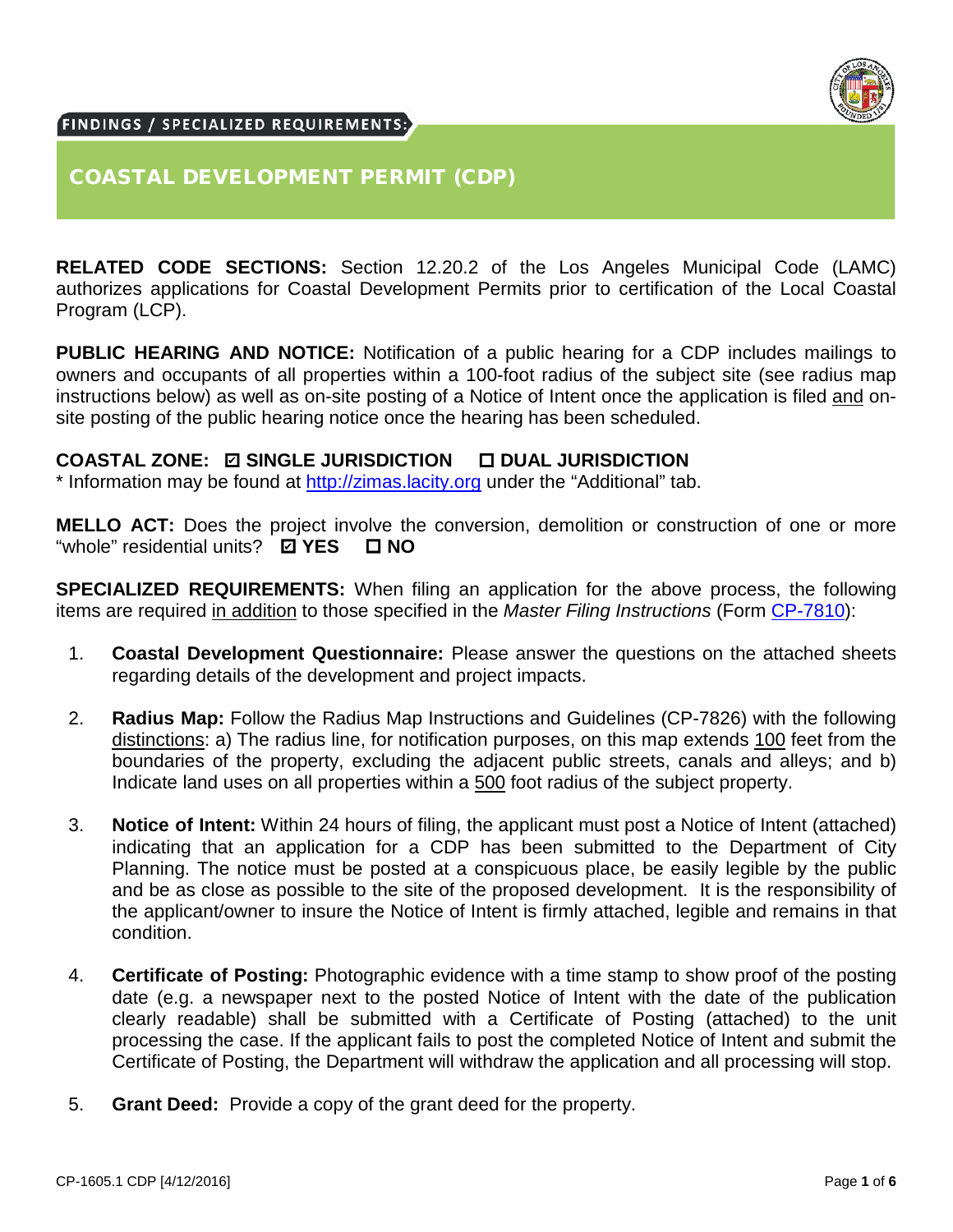- 6. **Mello Act Screening Checklist:** If you checked YES under the "MELLO ACT" section above, please visit or call City Planning's Development Services Centers for further instructions.
- 7. **Geology Report:** If the property is in a Hillside area, submit a Department of Building and Safety Geology and Soils Approval Letter, along with the technical report.
- 8. **Duplicate Case File:** In addition to other required duplicate files listed in the *Master Filing Instructions,* provide an extra copy of the application materials, bound or otherwise packaged separately, for the Coastal Commission (no postage required).

#### **COASTAL DEVELOPMENT PERMIT QUESTIONNAIRE:**

A. **PREVIOUS ACTIONS:** Has this property ever had an application submitted to the State Coastal Commission or the City of Los Angeles for Coastal Approvals? □ YES © NO

If this property located within a Specific Plan area, has this project been reviewed and issued any kind of approvals (i.e. VSO, MEL)?  $\Box$  **YES ☑ NO** 

If YES to either of the above, state the previous application number(s), specify with which jurisdiction or Specific Plan area; and describe the date(s) and determination(s) of each application:

#### B. **EXISTING CONDITIONS:**

| Existing use of land: | Residential Duplex (2 SFDS)  |
|-----------------------|------------------------------|
| Proposed use of land: | Residential Duplex (1 bldg.) |

C. **GRADING:** Will the project involve any grading of earth, the import/export of dirt, and/or any construction on a Hillside property? **YES NO** ✔

If YES, indicate the amount of dirt being imported or exported in cubic yards. Projects involving import/export of 1,000 cubic yards or more are required to complete a Haul Route.

| Cut:  | cubic yards | Import: | cubic yards |
|-------|-------------|---------|-------------|
| Fill: | cubic yards | Export: | cubic yards |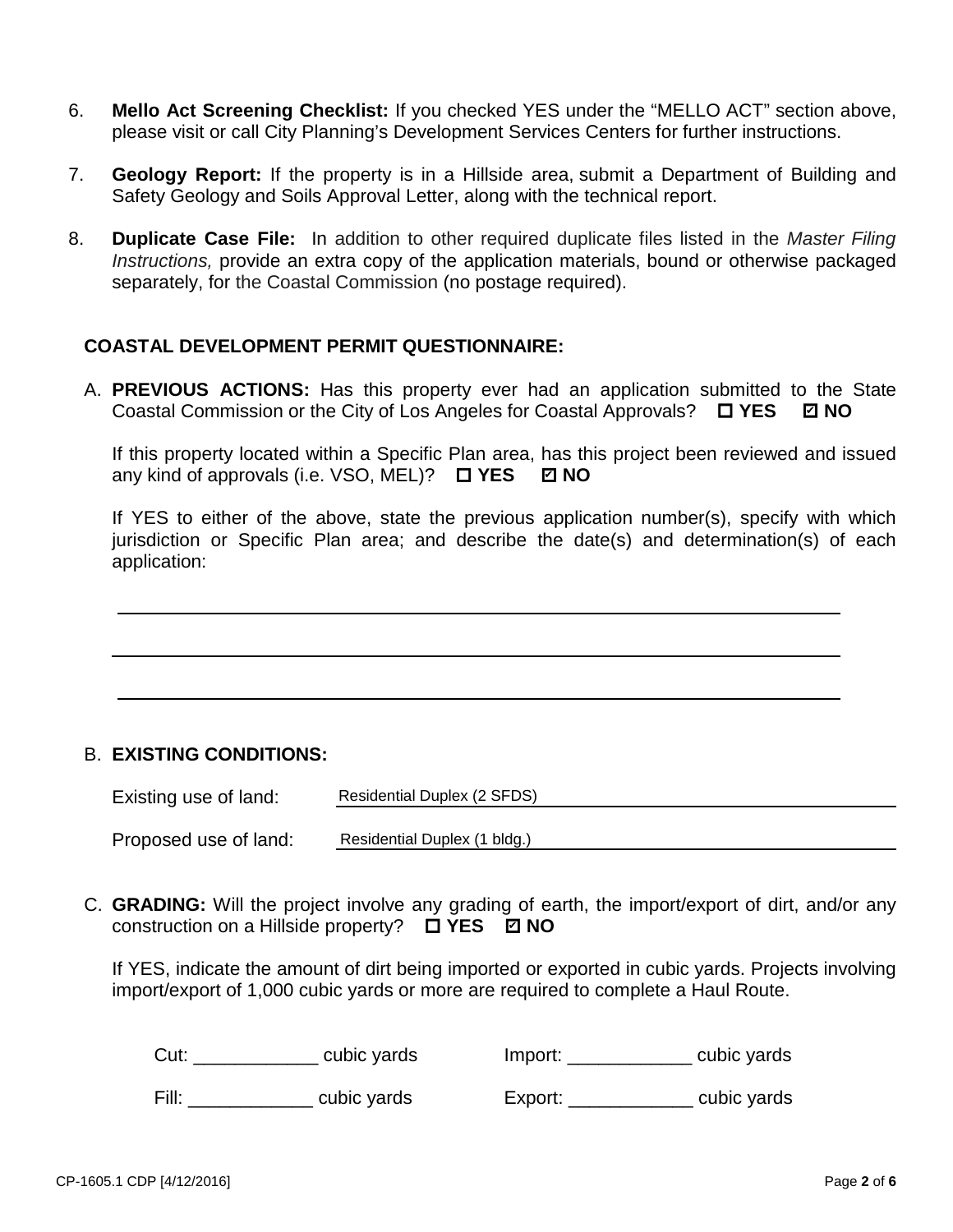- D. **PROJECT IMPACTS:** The relationship of the development to the following items must be explained fully. Please answer the following questions on a separate sheet.
- 1. Will the development extend onto or adjoin any beach, tidelands, submerged lands or public trust lands?

 -The project will not extend onto of adjoin beach, tidelands, submerged lands or public trust lands

 2. Will the development maintain, enhance or conflict with public access to the shoreline and along the coast?

 -The development will maintain the public access to the shoreline and along the coast by not affecting it.

- 3. 3. Will alternatives to private vehicle use be provided or facilitated? How will the development affect traffic on coastal access roads? -There will be no alternatives to private vehicle use provided beyond what already esists. The development will not affect traffic of the coastal roads because no additional housing is being added.
- 4. Is the development proposed within or in close proximity to an existing developed area? Will it be visually compatible with the character of surrounding areas? If in a special community or neighborhood, how will it protect the unique local character?

 -The development is proposed within the close proximity of an existing development area. It will be visually compatible with the surrounding area.

 5. Describe how grading will be conducted so as to minimize alterations to land forms. If on bluff or in an area of high geologic risk, how will the project design assure stability and minimize erosion?

- The grading will remain the same as existing as to create no impact on the landform.

 6. Does the development involve diking, filling or dredging of open coastal waters, wetlands, estuaries or lakes? What alternatives are available? How will the adverse environmental effects of this be minimized?

 -The development does not involve diking, filling or deredging of open coastal water, wetlands, estuaries or lakes. There will be alternatives or effects to minimize.

- 7. Is the proposed development coastal-dependent? Will it displace any coastal-dependent facilitie?
	- The proposed development is not coastal dependant. Also, the project will not displace any coastal dependent facilities
- 8. How will the development affect biological productivity of coastal waters?
	- The project in no way will affect the biological productivity of the coastal waters.
- 9. Is the development proposed near parks or recreation areas or sensitive habitat areas? How will the project desing prevent adverse environmental impacts on these areas?
	- The development is not proposed near any parks or recreation areas or sensitive habitat areas. The Project is a remodel and will be compliant to all energy codes as to improve upon what currently exists there.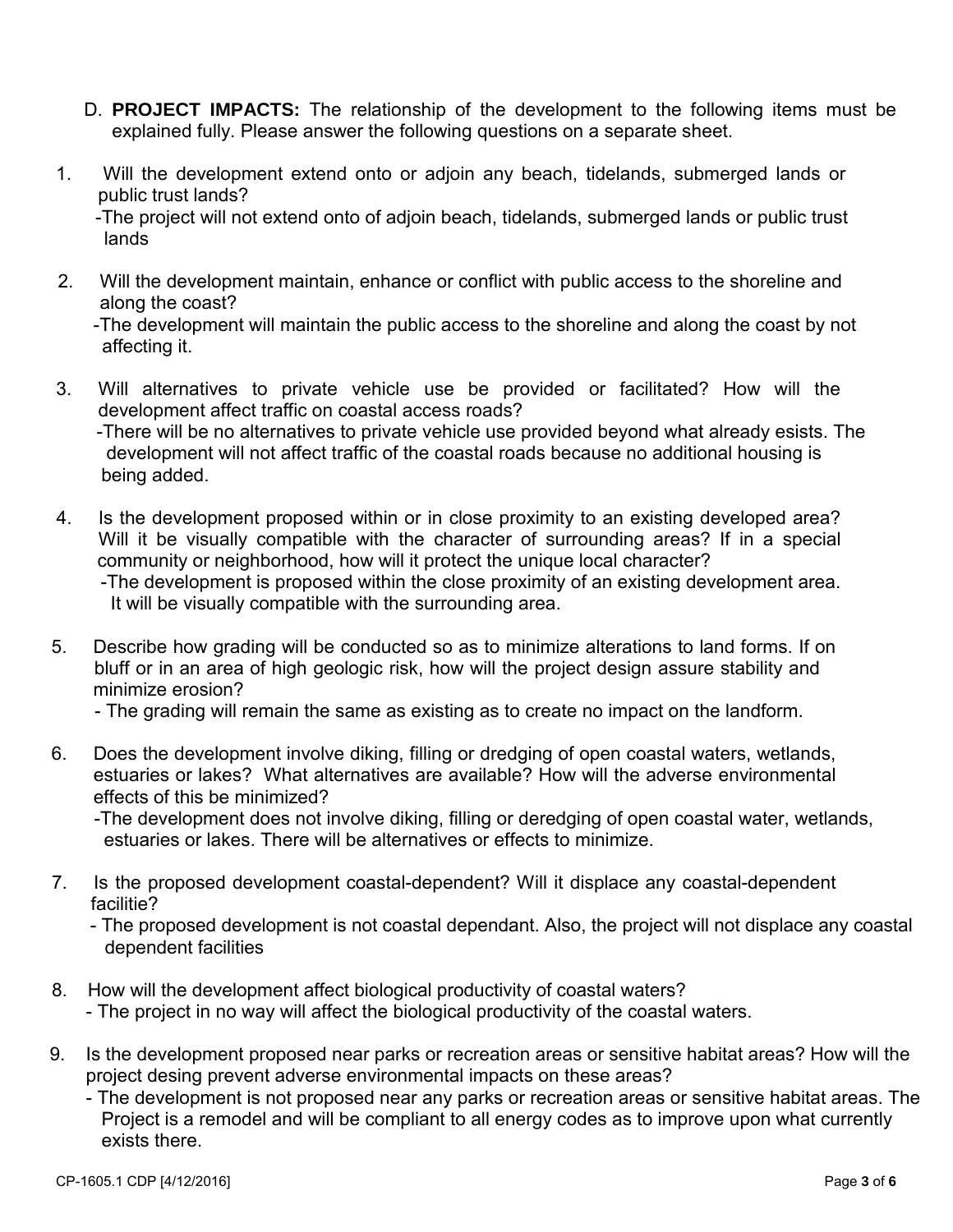10. Is the development proposed within or adjoining land suitable for agriculture? Will it convert agricultural land to another use? How is the project consistent with continued local agricultural viability?

 -The development is not proposed within or adjoined to land suitable for agriculture. It will not be converting any land to anything but what exists there currently and to be consistant with the local agricultural viability.

- 11. What water conservation features are included in the project? - Rain barrels and permeable pavers will be provided to meet water conservation requirements.
- 12. What energy conservation features are included in the project? - The house will be Title 24 Compliant as to meet energy conservation requirements.
- 13. Describe current location of service lines for necessary utility connections and any extensions or relocations of service lines.

 - The servise line currently runs from Avenia De Santa Ynez. There will be no extension or relocation of this line.

- 14. Will the development protect existing lower cost visitor and recreational facilities? Will it provide public recreational opportunities?
	- The project being a single-family home has no effect on the issues of recreational facilities.
- 15. Will the development protect or provide low- and moderate-income housing opportunities? Will it displace low or moderate-income housing?
	- The development will not be adding or taking away any units and is exempt from the MELLOW act. Also, this project will not displace low or moderate-income housing.
- 16. Is the development proposed within or near a know archeologica, paleontological or historic site? How will impacts on such sites be minimized? -The project is not proposed within or near a known archeological, paleontological or historic site. There is no needed action for this.
- 17. List all permits, permissions or approvals required from public agencies for this development and dindicate those already applied for or granted. -The permits required are a Demo-Permit, Building-Permit and planning approval from

Building and Safety. None of these have yet been obtained.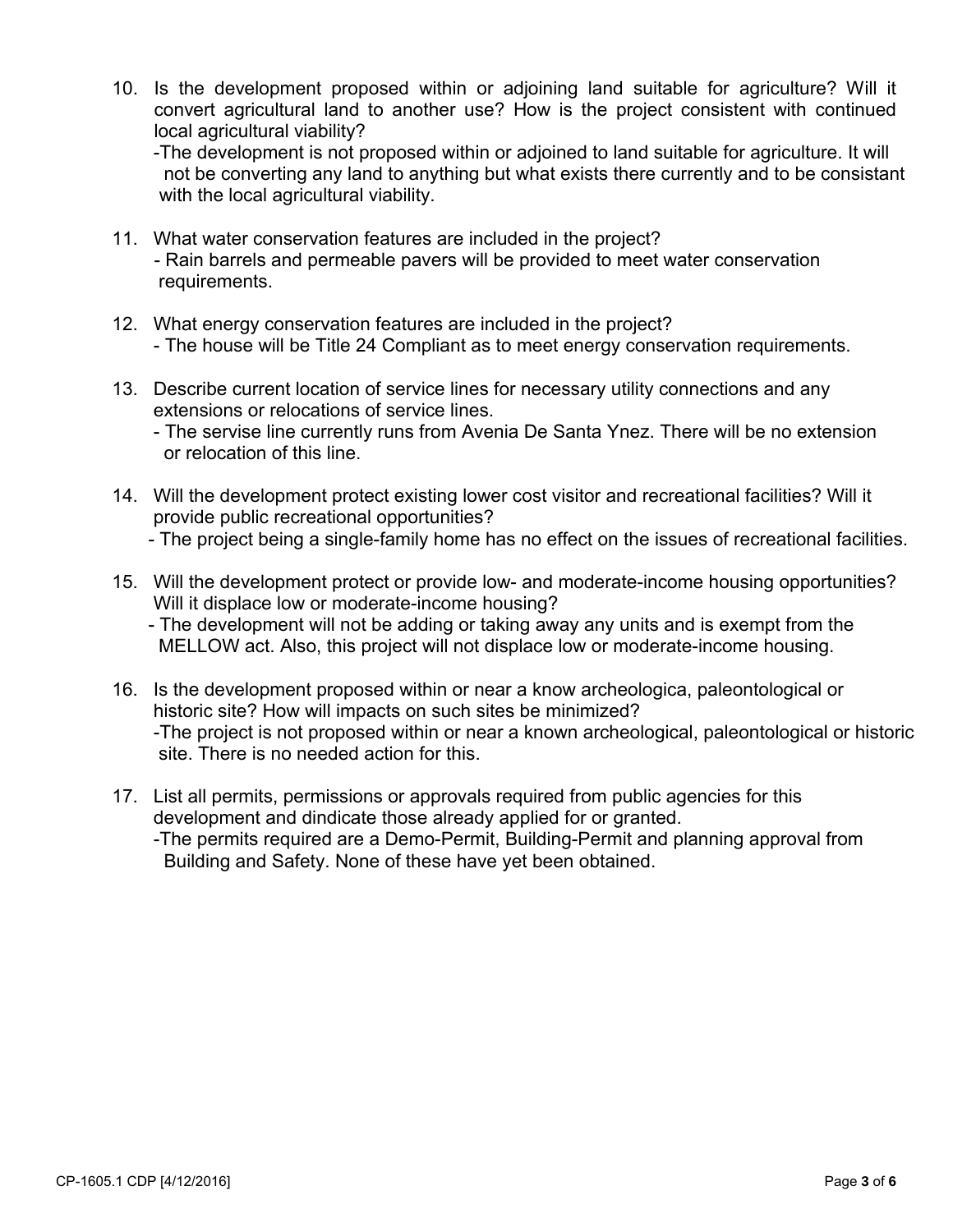- 16. Is the development proposed within or near a known archeological, paleontological or historic site? How will impacts on such sites be minimized?
- 17. List all permits, permissions or approvals required from public agencies for this development and indicate those already applied for or granted.
- 18. Is the project located:

| a. Between the sea and the first public road paralleling the sea?   |            | 口 YES D NO |
|---------------------------------------------------------------------|------------|------------|
| b. Within 300-ft of the inland extent of any beach?                 |            | □ YES ☑ NO |
| c. Within 300-ft of the top of a seaward face of any coastal bluff? | □ YES ☑ NO |            |

**FINDINGS FOR APPROVAL:** In order to approve an application, the decision maker must decide if the facts presented in the record are such to establish the following findings (i.e. criteria for approval). On a separate page copy each finding, and follow with a detailed justification/explanation of how the proposed project conforms with the required finding.

- 1. The development is in conformity with Chapter 3 of the California Coastal Act of 1976 (commencing with Section 30200 of the California Public Resources Code). - -This project conforms to all local guidelines. It does not impact coastal resources of access to them. It is within the character of the community.
- 2. The permitted development will not prejudice the City of Los Angeles to prepare a local coastal program (LCP) that is in conformity with Chapter 3 of the California Coastal Act of 1976.

 -This project conforms to all local guidelines. It does not impact coastal resources of access to them. It is within the character of the community.

 3. The Interpretive Guidelines for Coastal Planning and Permits as established by the California Coastal Commission dated February 11, 1977 and any subsequent amendments thereto have been reviewed, analyzed, and considered in light of the individual project in making its determination.

 - This project conforms to all local guidelines. It does not impact coastal resources of access to them. It is within the character of the community.

- 4. The decision of the permit-granting agency has been guided by any applicable decision of California Coastal Commission pursuant to Section 30625(c) of the Public Resources Code. - This project conforms to all local guidelines. It does not impact coastal resources of access to them. It is within the character of the community.
- 5. If the development is located between the nearest public road and the sea or shoreline of any body of water located within the coastal zone, the developments is in conformity with the public access and public recreation policies of Chapter 3 of the California Coastal Act of the 1976.

 - The project is not located between the nearest public road and the sea or the shoreline of any body of water located within the coastal zone.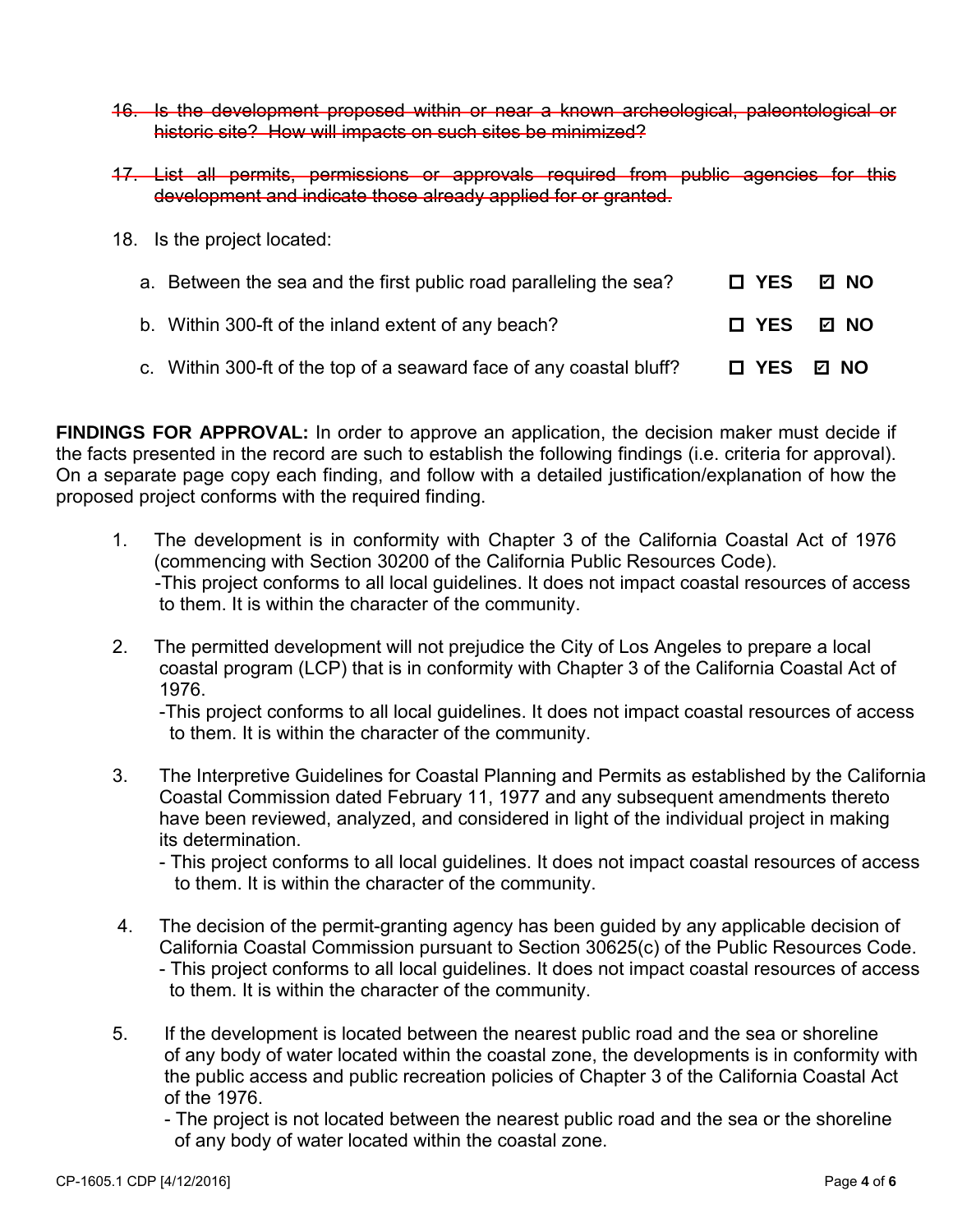# **CERTIFICATE OF POSTING**

#### **THIS CERTIFIES THAT I/WE HAVE POSTED THE NOTICE OF INTENT TO OBTAIN A COASTAL DEVELOPMENT PERMIT FOR THE DEVELOPMENT OF:**

**LOCATED AT:**  40 23rd Ave. Venice CA, 90291

**REFERENCE CASE NO.:** 

**BY MY SIGNATURE BELOW, I DECLARE UNDER PENALTY OF PERJURY THAT THE FOREGOING IS TRUE AND CORRECT.**

| APPLICANT: 40 23rd, LLC |  |
|-------------------------|--|
|                         |  |

**SIGNATURE:** 

**DATE:** 

#### **YOUR APPLICATION WILL NOT BE PROCESSED UNTIL THIS FORM IS RETURNED TO THE LOS ANGELES DEPARTMENT OF CITY PLANNING (DCP) AT THE BELOW ADDRESS:**

City of Los Angeles Department of City Planning Plan Implementation Division 200 North Spring Street, Room 621 Los Angeles CA 90012 (213) 978-1160

Department policy requires that, for verification of the date the Notice of Intent was posted on the site, a minimum of two photographs must be taken and submitted along with the completed Certificate of Posting. At least one photo should be the front page of a newspaper next to the sign with the date of the paper clearly legible in the photograph and, at a minimum, a second photo should show the sign(s) posted on the site from across the street.